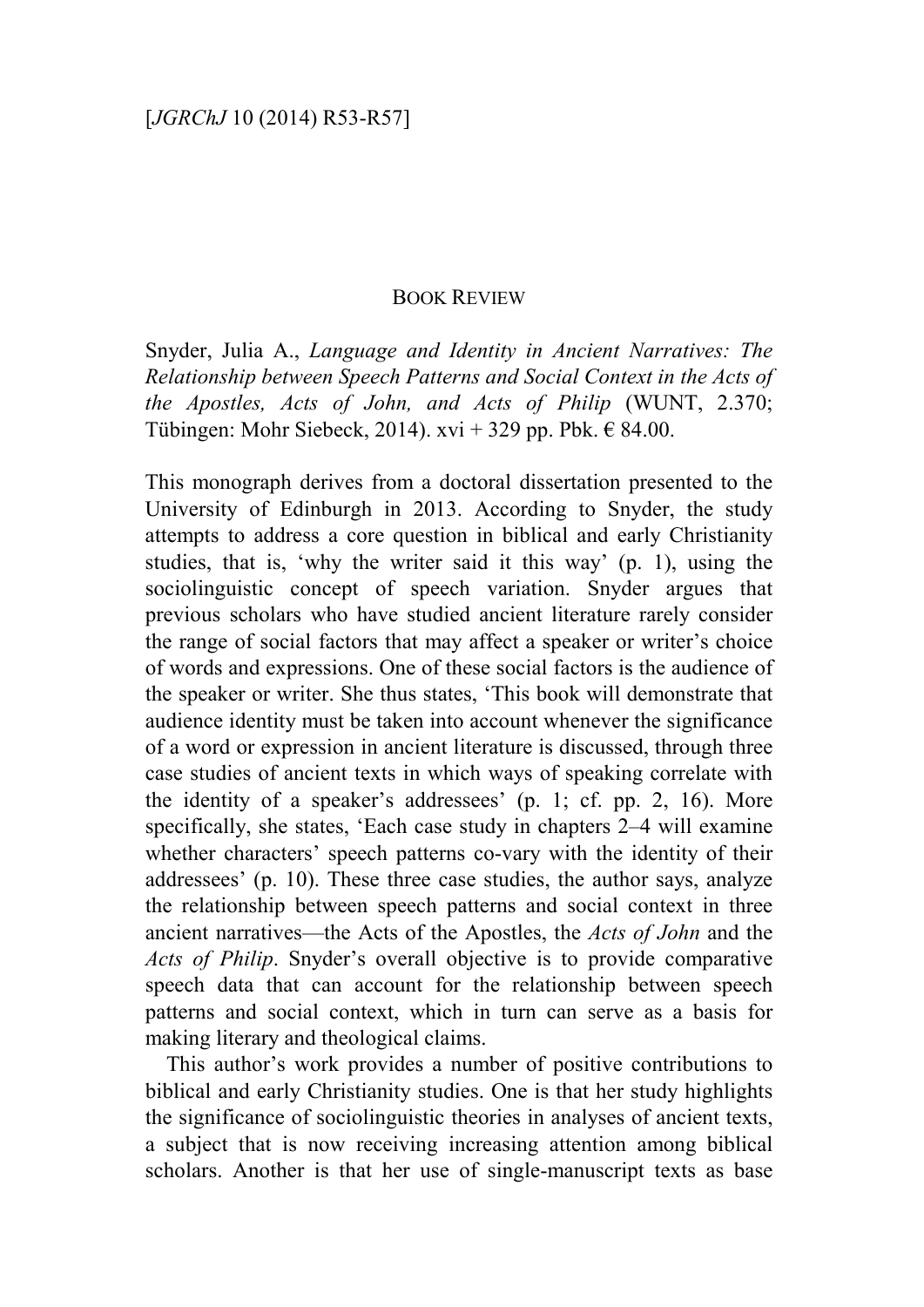texts points to the fact that eclectic and reconstructed texts are not necessarily 'more reliable' or 'better' texts. As Snyder points out, an eclectic text is only useful 'if one assumes that every individual whose words are reflected in the various manuscripts used language in the exact same way' (p. 20). A third positive contribution is that her study, by linking linguistic variables with their social meaning, demonstrates the importance of the role language played in the formation of Christian identity. The idea is that a person's Christian identity is practically seen in or determined by the kinds of words and expressions they use. A fourth and last positive is that her study indicates that before one can make theological claims based on specific texts, one would need to support and substantiate such theological claims by considering and interpreting the sociolinguistic contexts of the words by the use of an appropriate methodological tool.

Despite these positive observations, readers may find Snyder's book difficult to read in terms of both the author's presentation of her material (notably in the introduction), and the general nature of the subject of sociolinguistics, which often needs more extended discussion, something that Synder fails to provide. I would have wanted to see a more detailed description and explanation of the sociolinguistic theoretical framework the author employs in her study. Specifically, in the discussion of speech variation, explanation as to which component should be given priority in the textual analysis and a discussion of the contextual relationship of the various components would be beneficial for the reader. For instance, Snyder needs to show how the participants, social setting, topics, purposes, genres, etc. of a particular speech instance actually relate to an individual's way of speaking, especially as she acknowledges that these contextual factors are significant for determining the meaning of an author's word or expression. There are also other problems in the author's use of sociolinguistic theories in conjunction with the goal of her investigation. I will note some of these, after I give a brief overview of the chapters of the book.

Snyder's book is divided into five uneven chapters. Chapter 1 introduces the goal and purpose of the study, and the methodology and procedure of the author's investigation. The introductory chapter seems to be too concise and slightly unclear at many points with reference to the author's overall discussion of her subject, leaving me uncertain as to whether I have accurately and judiciously stated above what the author was actually attempting to do. Moreover, I am also unsure what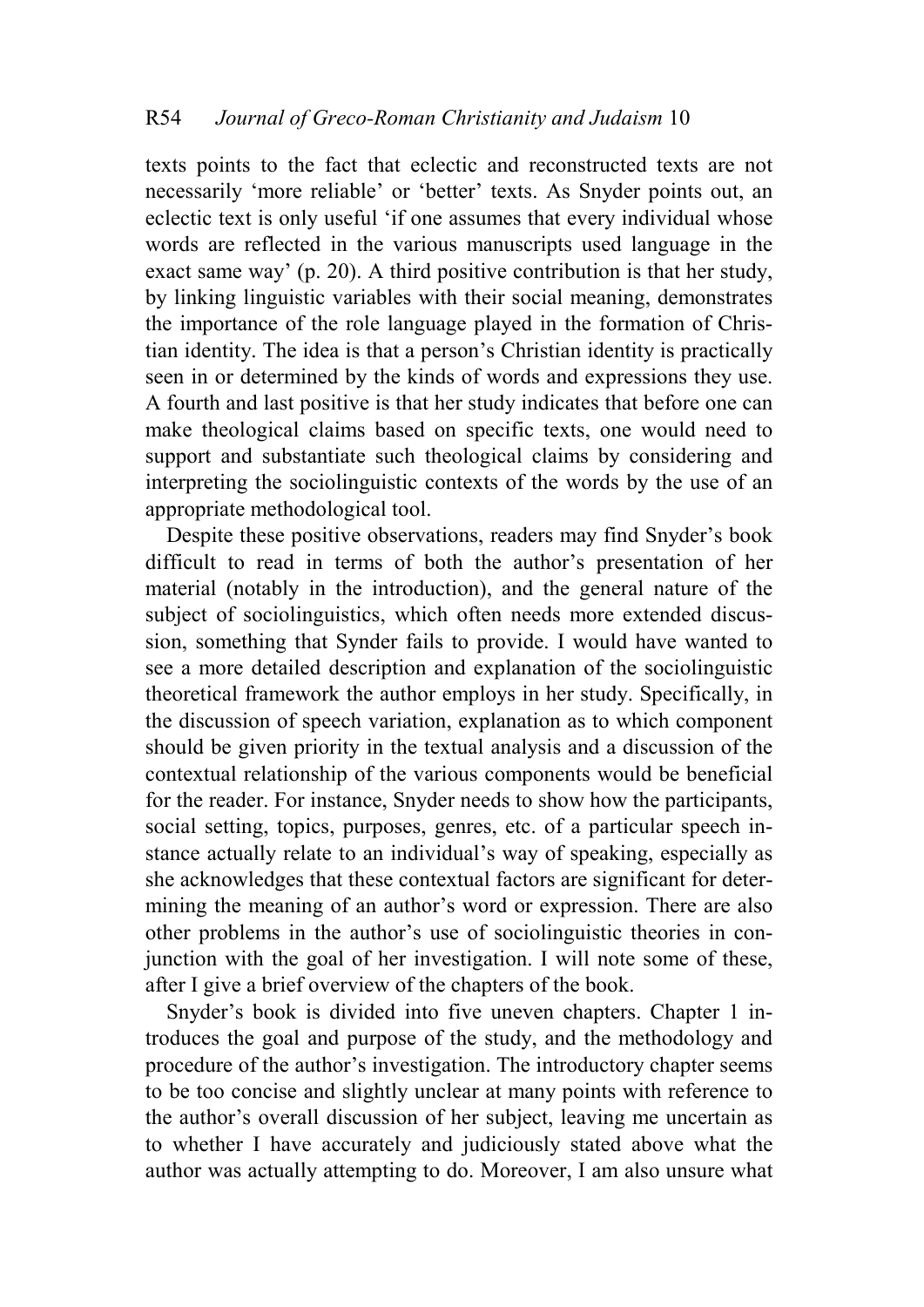the author means in her assessment of previous studies, when she says that they rarely consider the range of social factors that occasioned a speaker's linguistic choices. Is Snyder referring to biblical and early Christianity studies in general, or to some particular studies that also employ sociolinguistic theories and concepts? While the former may be correct, the latter is actually not necessarily true. This, in fact, is evident in Snyder's survey of past scholarly works. A mere five- to sixpage survey of previous scholarly works is insufficient to support her claim.

Chapters 2–4 present the analysis of the relationship between the speech patterns and social context of the selected texts in the Acts of the Apostles, *Acts of John* and *Acts of Philip*. In each chapter, Snyder presents her material in an orderly format, discussing chronologically the base text used for her analysis, the structure of the chapter, the dynamics of Christian identity, and the linguistic and social variables examined. The primary linguistic variables she examines are 'full noun phrases that function as substantive references to Jesus and the apostles' god [e.g. ὁ θεός; τὸν λόγον τοῦ θεοῦ; Ἰησοῦς; ὁ κύριος; ἐν τῷ ὀνόματι τοῦ Ἰησοῦ], and as plural forms of address [e.g. ἄνδρες ἀδελφοί; ἄνδρες Ἰσραηλῖται]' (pp. 21-22). The social variables she describes via an ethnographic approach include the 'Christian' status of speakers and addressees and their 'Gentile-Jewish identity'. An itemized inventory of these linguistic and social variables can be found in the appendices at the end of the book.

Chapter 2 consequently explores the speech patterns of Christian characters and how these patterns relate to their social context in the Acts of the Apostles, using Codex Vaticanus (B or 03) as a base text. Snyder observes that the ways and forms of address used by Christian characters 'co-vary' (a term that the author should perhaps define more clearly) with the Christian status and Gentile-Jewish identity of their addressees. The term ἀδελφοί (brothers), for instance, Snyder says, was only used to address Christian and non-Christian Jews but not non-Christian Gentiles.

Chapter 3, using *Patmos* 188 (R) and *Mezzojuso* 2 (Z) as base texts, argues that Christians were the intended audience of the *Acts of John*. Snyder points out that John, when addressing Christians, uses such substantives as κύριος (lord) and an unmodified form of θεός (God). When addressing non-Christians, however, John employs a modifier for these forms of address (e.g. 'my God'). Snyder further notes that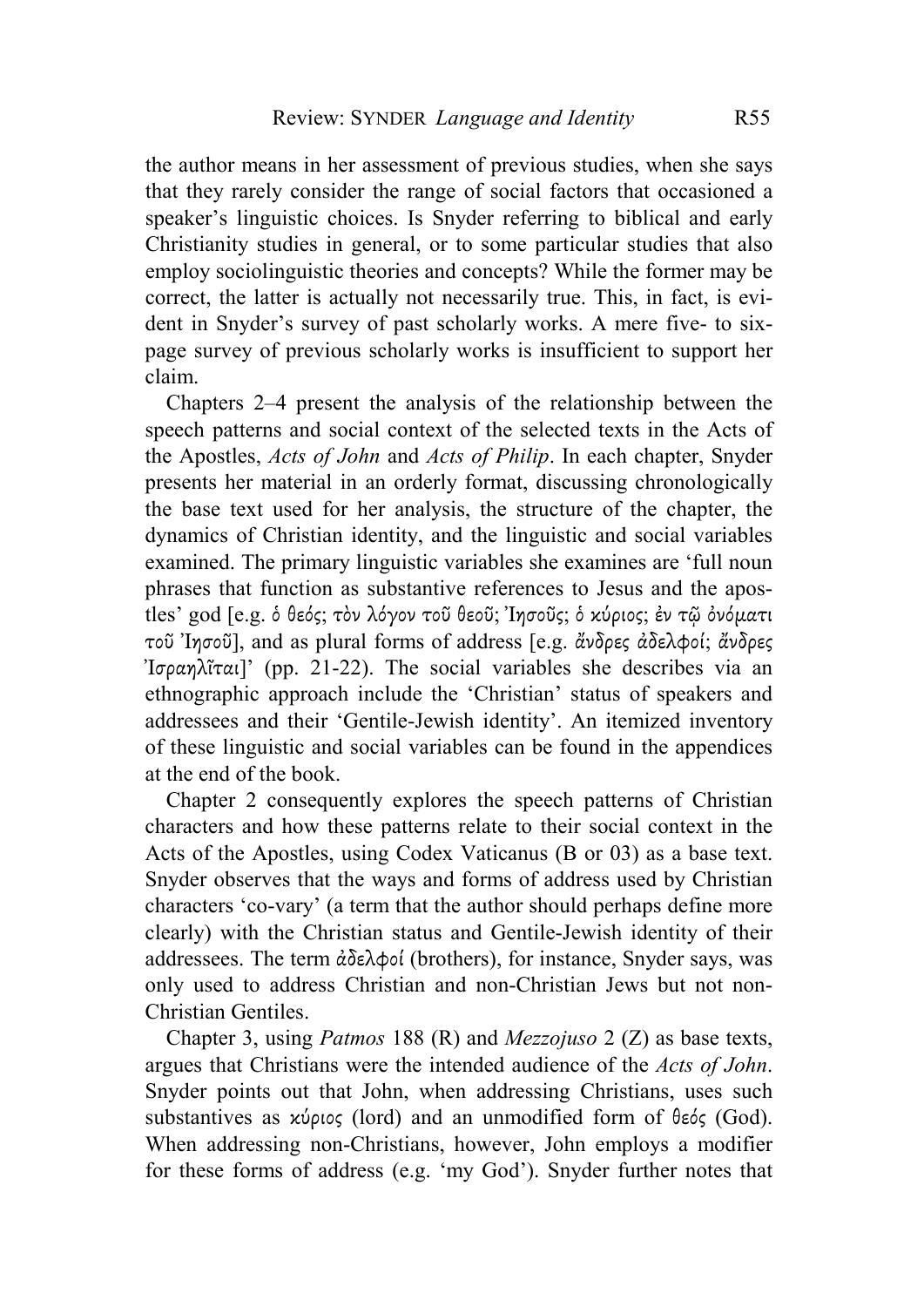this 'Sociolinguistic variation in AJ [i.e. *Acts of John*] contributes to a portrayal of conversion as a process and calls into question the common view that AJ was written for a non-Christian audience' (pp. 3, 224).

Chapter 4 explains how *Xenophontos* 32, the base text Synder uses for analyzing the speech patterns in the *Acts of Philip*, is a collective narrative of five independent sections and thus reflects the work of a redactor. Snyder says that the differences in speech patterns among these independent sections suggest that the study of speech variation can shed light on the processes involved in the composition of ancient texts. The chapter also demonstrates how addressee-related speech variation is linked with constructions of Christian identity. She points out, for example, that Philip's distinctive use of the terms 'god' and 'brother' may be correlated with the terms 'belief' and 'brother', signifying two different aspects of Christian identity.

Chapter 5 concludes the book with a summary of each of the chapters that highlights the implications of the fact that there is speech variation in texts (i.e. both similarities and differences) that line up with their social contexts. The chapter also discusses whether ancient texts provide reliable historical information about actual ancient conversational practices and provides further avenues for future research.

I wish now to note three significant problems with the author's overall theory in achieving the goal of her investigation.

The first problem concerns the author's assertion that 'why the writer said it this way' constitutes a core question in biblical and early Christianity studies. This assertion is true with reference to the discipline of sociolinguistics, since register analysis, stylistic analysis and ways of speaking are clearly some of the major subjects of interest in sociolinguistic studies. However, this is probably an inaccurate claim with reference to biblical studies and early Christianity studies in general. Scholars in these fields typically have more specific goals for their investigations, and they utilize sociolinguistic concepts, which include, among many others, 'ways of speaking', to achieve their defined investigative goals.

A second problem, despite the author's acknowledgement that various contextual factors affect people's speech in specific contexts, concerns the selection of the 'audience' component as the focus of analysis. Sociolinguists would typically take into account at least four sociolinguistic elements—participants, social setting, purpose and